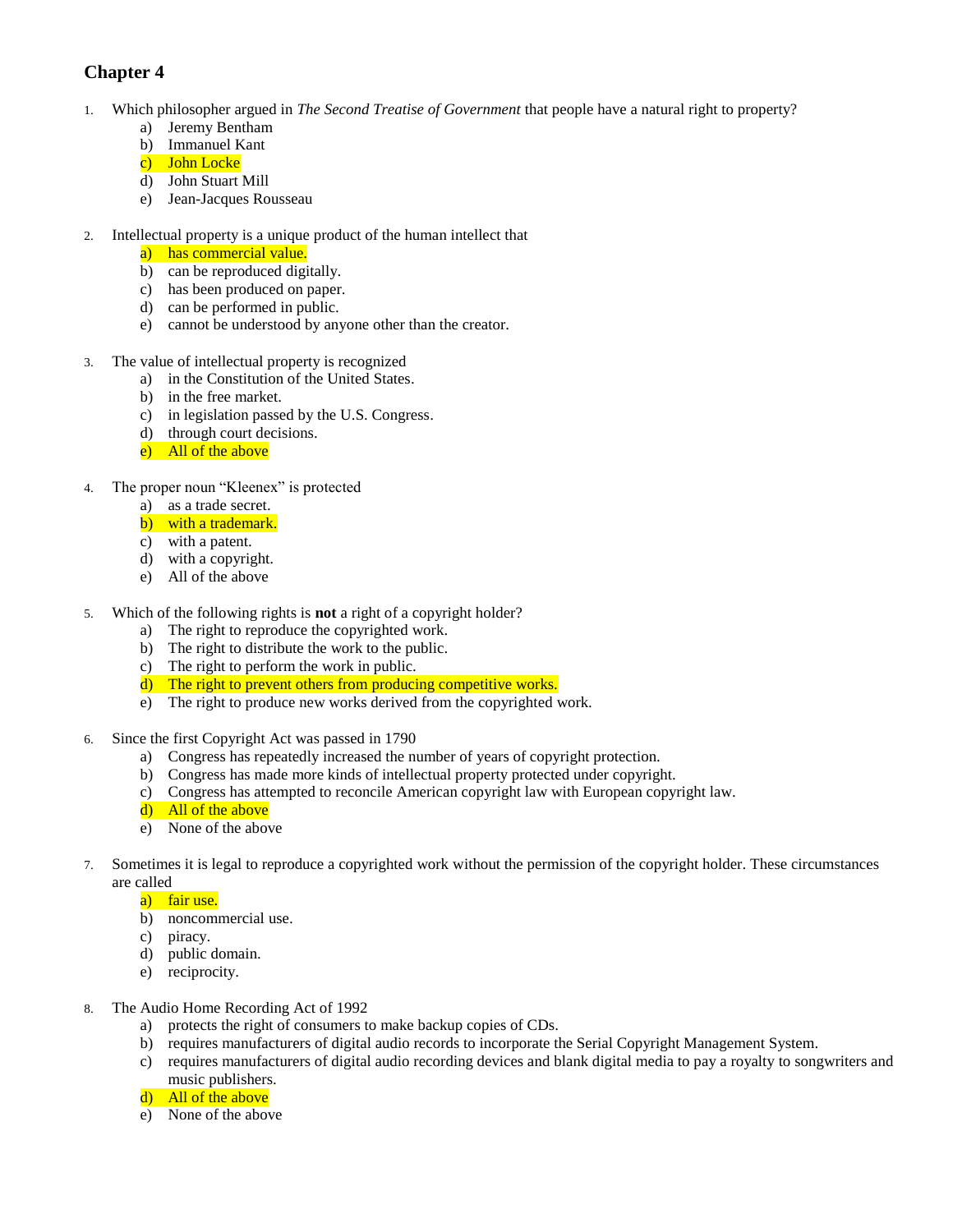- 9. The U.S. Supreme Court decision in *Sony v. Universal City Studios* established the concept of
	- a) fair use.
	- b) intellectual property protection for movies.
	- c) licensing fees for videotapes.
	- d) space shifting.
	- e) time shifting.
- 10. The decision by the U.S. Court of Appeals, Ninth Circuit in *RIAA v. Diamond Multimedia Systems Inc.* established the concept of
	- a) fair use.
	- b) intellectual property protection for movies.
	- c) licensing fees for videotapes.
	- d) space shifting.
	- e) time shifting.
- 11. The decision by the U.S. Court of Appeals, Ninth Circuit in *Kelly v. Arriba Soft Corporation* established that the display of thumbnail images by a search engine
	- a) is a fair use of those images.
	- b) is not a fair use of those images.
	- c) is an unfair use of network bandwidth.
	- d) is an illegal attempt to circumvent Web filters.
	- e) is legal, even when the original images are pornographic.
- 12. Google Books is

a) an effort to scan millions of books and make all their words searchable.

- b) an effort to gain copyrights on millions of books in the public domain.
- c) a book reader designed to compete with the Kindle.
- d) an online store competing with Amazon.com.
- e) None of the above
- 13. In 2005 Sony BMG Music Entertainment made headlines by
	- a) purchasing the publishing rights to the Beatles' songs from Michael Jackson.
	- b) purchasing the iTunes Store from Apple.
	- c) announcing they would begin shipping CDs without digital rights management.
	- d) shipping CDs that would only play on devices manufactured by Sony.
	- e) shipping CDs that secretly installed a rootkit on Windows computers.
- 14. After the RIAA sued Napster,
	- a) the Supreme Court ruled in favor of Napster.
	- b) Congress passed the Digital Millennium Copyright Act that legalized file sharing.
	- c) Congress made peer-to-peer networks illegal.
	- d) Napster renamed itself KaZaA.
	- e) Napster went off-line.
- 15. Suppose you buy a Microsoft game at the bookstore. Under current U.S. law, which of the following actions is illegal?
	- a) Copying it onto a CD to give or sell to someone else
	- b) Preloading it onto the hard disk of a computer being sold
	- c) Distributing it over the Internet
	- d) All of the above are illegal
	- e) None of the above is illegal
- 16. The Digital Millennium Copyright Act is controversial, in part, because
	- a) it extends the length of time that a piece of intellectual property is protected by copyright.
	- b) it makes it illegal for consumers to circumvent encryption placed on digital media.
	- c) it extends copyright protection to music broadcast over the Internet.
	- d) it increases penalties for on-line services providers whose customers are misusing copyrighted materials.
	- e) All of the above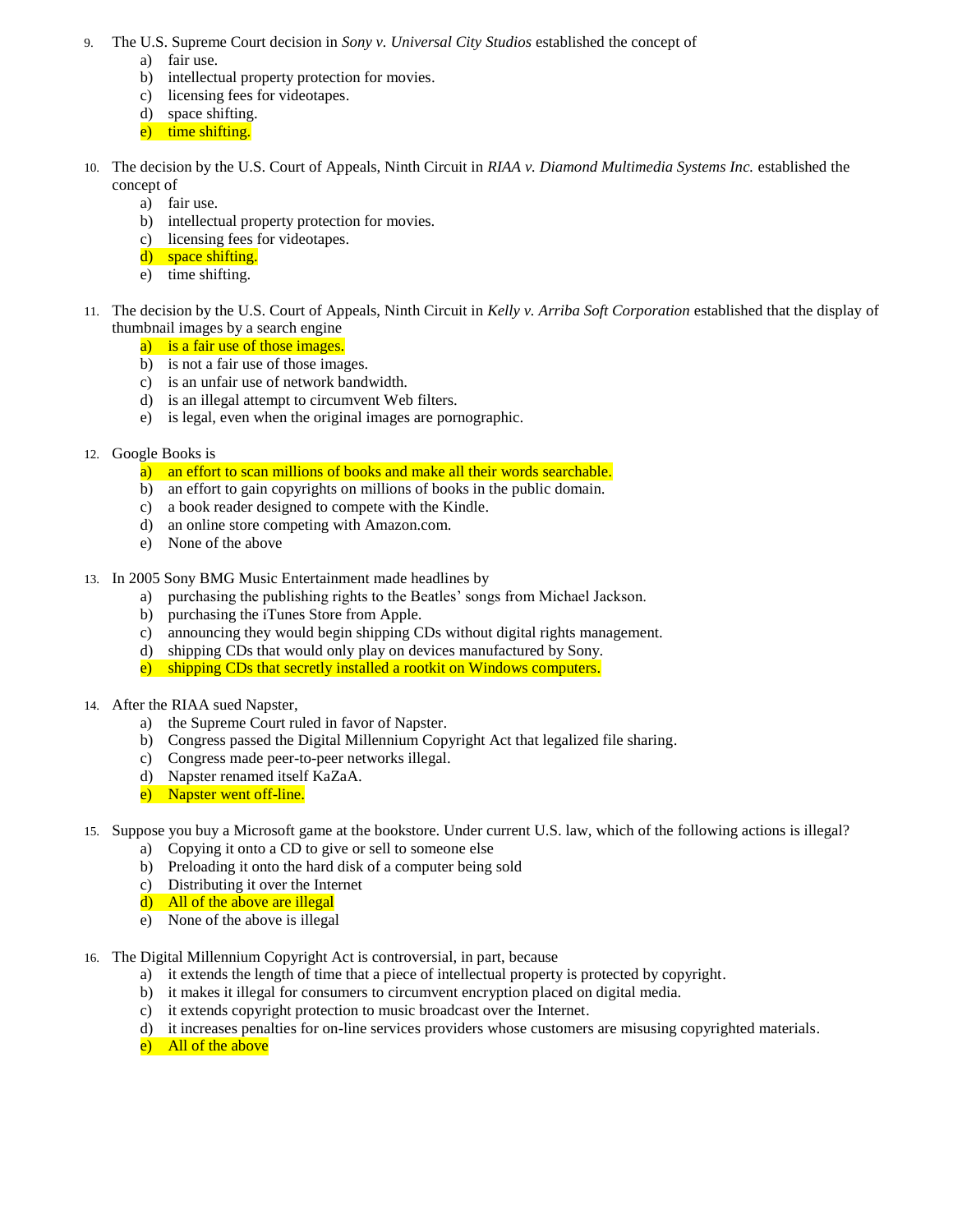- 17. Apple's digital rights management system called FairPlay prevented
	- a) songs from being played on more than five computers.
	- b) songs from being copied onto CDs more than seven times.
	- c) music purchased from the iTunes Store from playing on non-Apple MP3 players.
	- d) A and B.
	- $e)$  A, B, and C.
- 18. Compared with other peer-to-peer networks, BitTorrent takes advantage of the fact that broadband Internet connections
	- a) continue to drop in price.
	- b) are immune from surveillance by the police.
	- c) provide higher speeds for downloading than for uploading.
	- d) have become the standard in most homes in the United States.
	- e) All of the above.
- 19. The court's ruling in *Apple Computer v. Franklin Computer Corp.* established that
	- a) computer hardware can be patented.
	- b) computer software can be copyrighted.
	- c) object programs can be copyrighted.
	- d) the "look and feel" of a computer program can be patented.
	- e) Apple Computer could not patent its desktop icons.
- 20. The Linux operating system is an example of
	- a) free-market software.
	- b) open-source software.
	- c) pirated software.
	- d) proprietary software.
	- e) unreliable software.